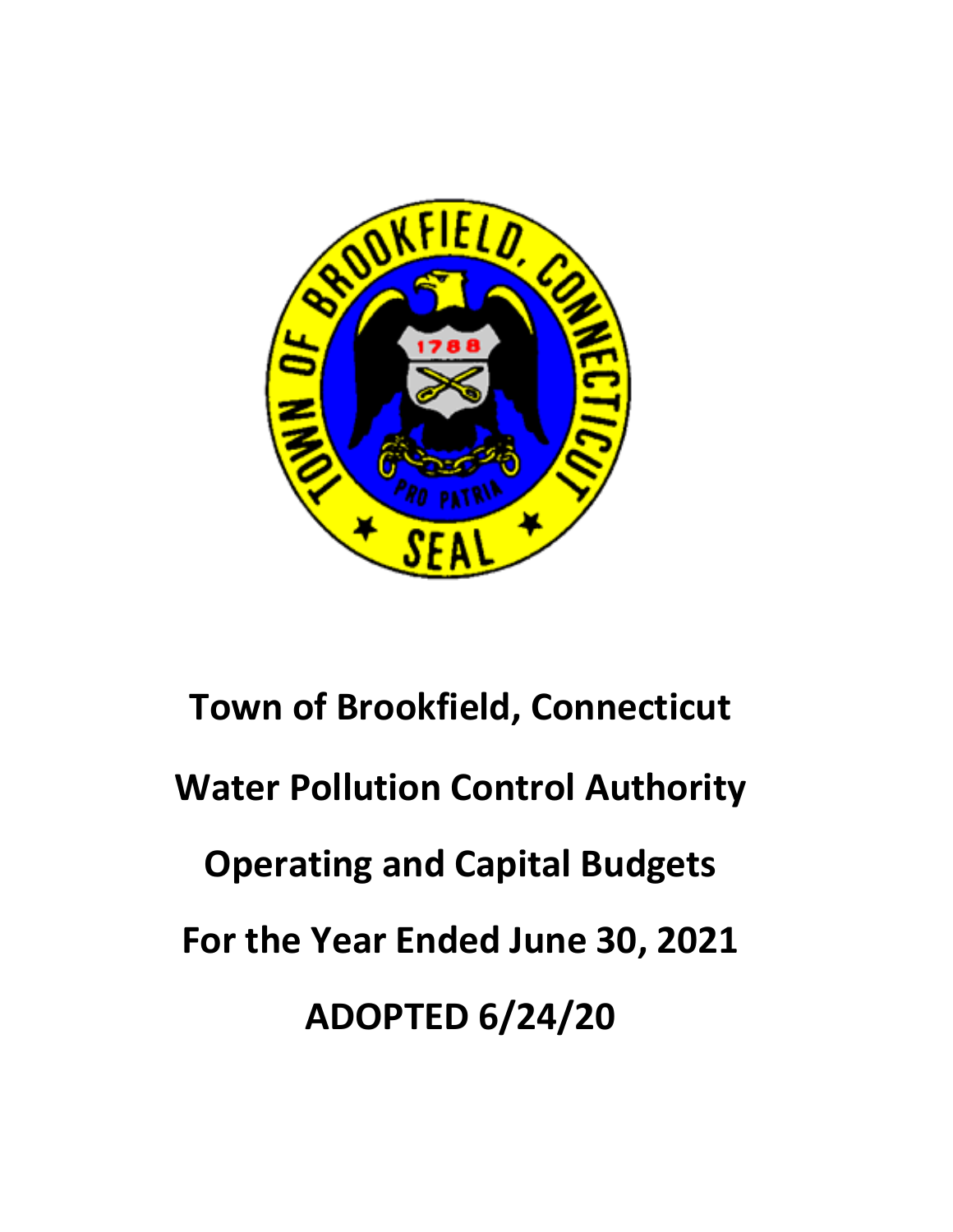# **Brookfield WPCA For the Year Ended June 30, 2021 Operating, Restricted, and Capital Budgets**

| <b>Schedule</b>                                                  | Page                  |
|------------------------------------------------------------------|-----------------------|
| WPCA Budget Narrative FY 2020-2021                               | <i>i</i> to <i>iv</i> |
| <b>Operating Budget - Cash Basis</b>                             | 1                     |
| Capital Projects Budget - Cash Basis                             | $\overline{2}$        |
| Capital Projects Budget - Expenditure Detail                     | 3                     |
| Restricted Budget - Cash and Accrual Basis                       | $\overline{4}$        |
| <b>Combined Operating and Restricted Budgets - Accrual Basis</b> | 5                     |
| Operating Budget - Conversion from Cash to Accrual Basis         | 6                     |
| <b>Restricted Projected Cash Flow Rollforward</b>                | 7                     |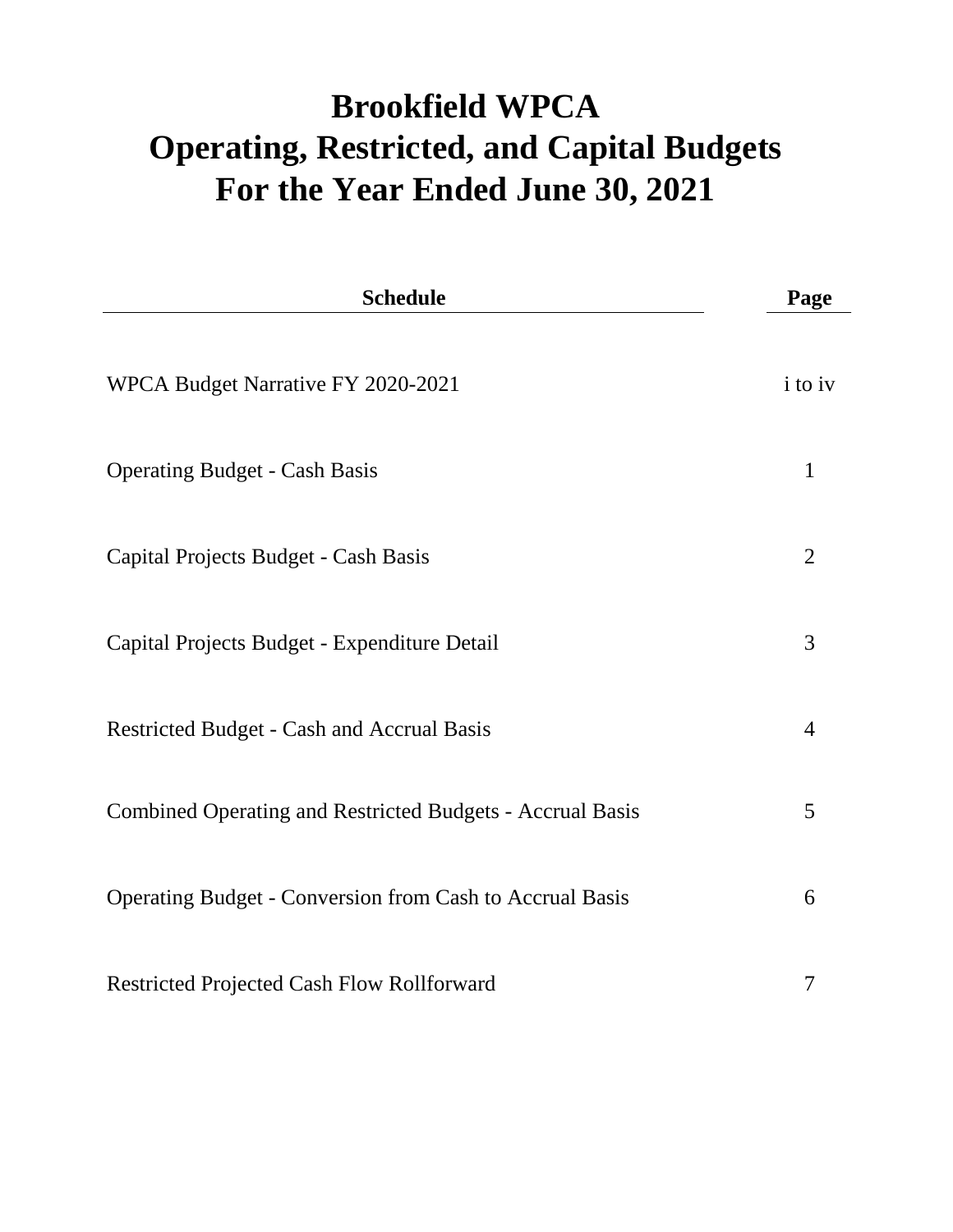### **Introduction:**

It is useful to offer a narrative to accompany the budget to tell the story behind the numbers. There is much more on the activity of the WPCA at the brookfieldwpca.org website.

### **Operations Staff and Building:**

The WPCA has tripled in the number of customers and infrastructure over the last 15 years, doubled in the last 7-years. It also has all responsibility for its finances, including payroll. Last year another fulltime field staff position was added. In 2018 a new part-time director position position was filled. The responsiblities for the volunteer board have incrased substantially over the past several years with system growth.

Additional revenue from growth has covered the cost of added staff in 2019. In 2018 the commission purchased an operations center at 53A Commerce Road. The two-story building includes 2500 sqft of office space, a storage mezzanine and 500 sqft of unfinished area. This allowed all employees to be co-located. The office building is financed with a 25-year conventional mortgage.

### **The Commission:**

The commission has seven volunteer members. Most have served for several years. There is be one opening on the WPCA board.

As to outside services, the commission uses engineering, accounting, legal and other support services as needed. The engineering firm has quite a bit of depth, serving several states. Their work includes maintaining and upgrading the sewer layer on the town Geographical Information System (GIS). The commission attorney has served the Brookfield WPCA for more than 20 years providing expertise in land use issues. He also has a valuable depth of corporate memory. The accounting firm, Bliss Allred and Company, has served the WPCA for 5 years. The WPCA accounting system routinely has been complimented by Town auditors.

#### **Accommodating Growth:**

Several important improvement projects were undertaken last year. These included repair of lines in the industrial area at Commerce Road, valving repairs for safety, and improvements in station electronic monitoring.

The Route 133 Pump Station is about to undergo significant upgrade to accommodate growth in the Town Center District. The upgrade will begin with a new road access and automatic gate and will be coordinated with the development of the "Corn Field" property.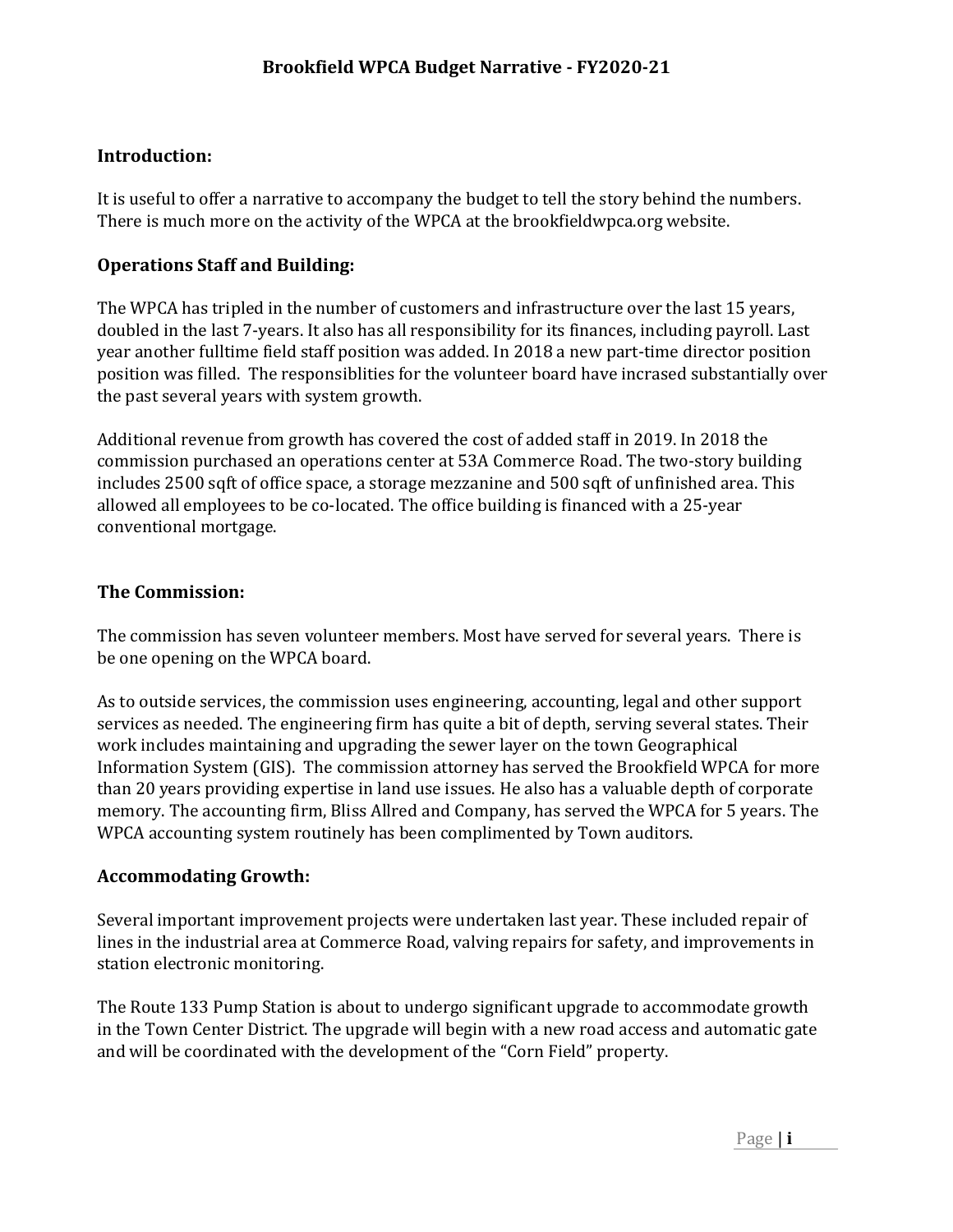#### **New Initiatives**

There were two Clean Water Fund (CWF) grants to take advantage of Federal funds. These grants were awarded in May 2019.

- 1) Facilities Plan took an extensive look at current operations and examine costs 5 and 10 years in the future to 2030. A Planning Study is required by State Statue. It is a \$300,000 program with 55% grant monies being returned. The Facilities Plan due May 2020 is too late to digest for this budget cycle.
- 2) Candlewood Lake Studies. This involved a study of the influence of septic contamination of the lake from the Brookfield watershed. The study captured current situation and proposes ways to reduce e-coli, phosphorus, nitrogen and PFAS contamination. This \$320,000 study is also subject to a 55% CWF grant from the CT DEEP. Details of the investigations can be seen online at https://brookfieldwpca.org/candlewood
- 3) Study the viability of capturing septic system outfall for ninety-one 1950-era homes along the Still River on Dean and Pocono Roads. This study is in cooperation with the Housatonic Valley Association with a specific focus on the Still River watershed. No grant monies were awarded for this effort. It is due to be completed June 2020.

#### **The WPCA Enterprise**

The WPCA Enterprise Fund accounting is fully separated from the Town and on a full accrual accounting basis. Nevertheless, the WPCA is included as a fiscally independent business activity in the Town audit. This arrangement is in place since 2010 at the request of the Office of the Controller and Auditors in keeping with government Enterprise Fund accounting rules.

Unrestricted funds are broken down into Operating and Capital. This is a budgeting and reporting method useful to the Commission to monitor finances.

The sewer usage fee was set in June 2012 at \$380 per unit per year to fully cover increasing depreciation and Danbury treatment fees. (A household is one unit.) The usage fee increased to \$420 per unit in June 2017. This 10.5% jump amounted to about 2% annual increase over the previous 5-year span. This rate still allows sustainable operations, including the ability to make minor infrastructure upgrades to accommodate the upkeep and growth in system use. No rate increase was instituted this year. However, a rate increase is likely within a year to cover operations in subsequent years.

#### **Cost of Operations by Flow:**

At the end of 2018 and 2019 there were 3600 units producing approximately 320,000 gallons per day (0.32MGD). There was a 7% increase with the addition of Town Center District buildings and Oak Meadow Town Homes over previous years. Last year new customers partially offset a loss of revenue from the lost businesses, mostly in the Town Center. But the customer count has actually declined for the last two years as economic activity in our region has fallen. The largest decline in chargeable units is due to the closure of the Siemens operation. This loss is likely to be partially offset with the new Branson facility starting up sometime in 2020. This situation puts a strain on the budget with rising employee and operations costs.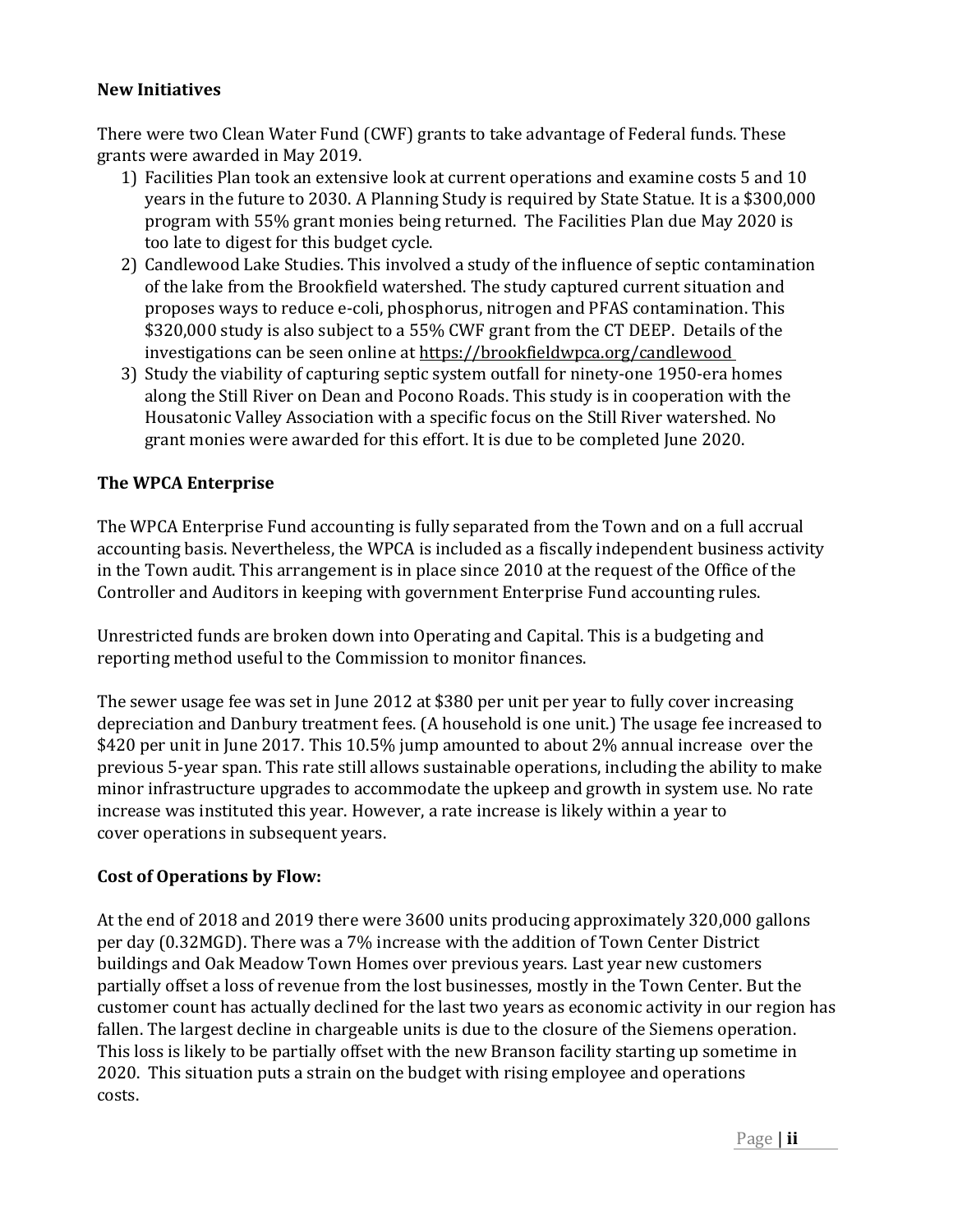All sanitary wastewater flow is sent to the Regional Danbury Waste Treatment plant under the supervision of the CT DEEP and by an InterLocal agreement with Danbury. The agreement allows a flow from Brookfield of up to 500,000 gallons per day. But this is slated to be increased to 550,000 gallons per day in 2022 by verbal agreement with the Danbury Mayor. There will be new Phosphorous mitigation requirments imposed on the Dabury Waste Treatment Plant. The Danbury Plant expansion will cost Brookfield a projected \$4,000,000. This upgrade does not qualify for grants. The cost is normally the subject of 20-year loans by the state at 2% interest.

For the WPCA to cover Brookfield's engineering cost share an additional \$44 per use unit per year was collected as a "Plant Charge" to partially generate the needed funds. These funds are isolated in a separate account.

### **Rate Setting:**

Two rate increases were implemented in June 2017. One a permanent increase for operations of \$40 per unit, from \$380 to \$420 per unit as discussed above. In the current FY, the operation is projected to run at close to breakeven funded partially with excess funds from prior years. This coming fiscal year is projected at a breakeven level again.

The supplemental rate increase of \$44 per unit was implemented to cover the anticipated bill to the Town of Brookfield for Danbury Plant engineering fees. This increase is billed as a surcharge to the usage bill for four billing events this year and next. Any excess or shortfall will have to be covered by increases in use fees needed to cover the approximately \$2 million additional for the Brookfield portion of the Danbury Plant expansion which is slated to be operational in the year 2022.

#### **Rate Structure:**

Customer sewer rates are based on a "Unit" charge to fund operations one option provided for by State Statute. Each household is one unit. Commercial establishments all have a formula to determine the usage rate according to WPCA Rules and Regulations. The Commission is explored charging by water usage for commercial customers. This strategy will require commercial customers to install a water meter which is cumbersome and costly to implement as only a small fraction of commerical customers are on city water.

#### **Budget Summary:**

The operating budget in a simple form can be divided into five categories. See the table below. The Administration category includes outside legal, accounting and audit costs.

In round figures, the Brookfield WPCA has assets of \$25 million. The WPCA holds \$5.5 million in bonds and loans against 6 discrete sewer districts. This requires a total of \$630,000 in debt service, principal and interest, funded by users in each sewer district. Funds to pay each bond note or to make upgrades within each sewer district are kept separate and restricted bank accounts as required by Resolution. User obligations are attached to land records, virtually assuring collection.

Page | **iii**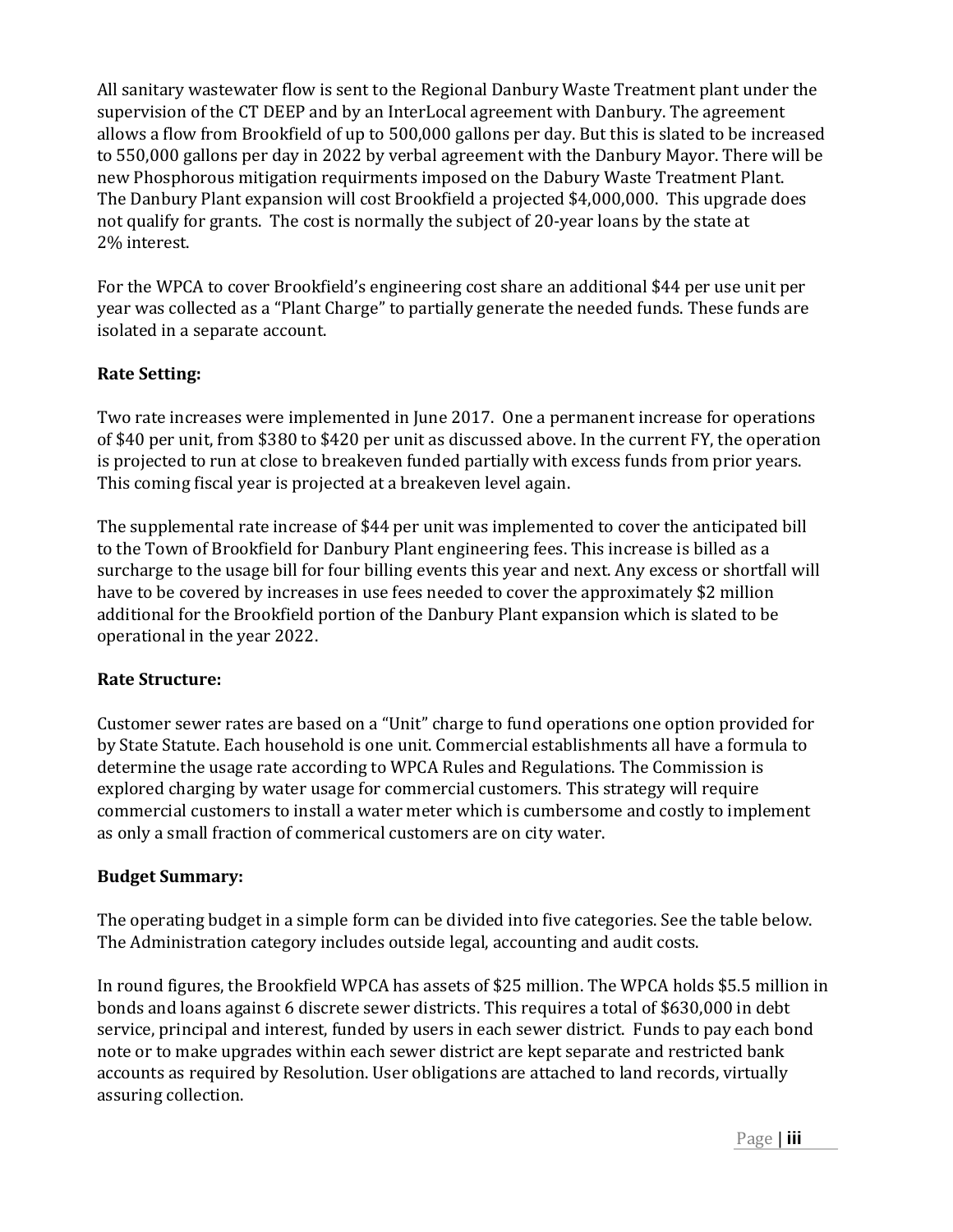| WPCA Budgeted Expenses FY 2020-2021 |                  |         |  |  |  |  |  |
|-------------------------------------|------------------|---------|--|--|--|--|--|
| <b>Cost Element</b>                 | Cost in \$, 000s | Percent |  |  |  |  |  |
| Danbury Fees                        | \$500            | 28%     |  |  |  |  |  |
| <b>Employee Costs</b>               | \$715            | 41%     |  |  |  |  |  |
| <b>Operations</b>                   | \$337            | 19%     |  |  |  |  |  |
| Administration                      | \$161            | 9%      |  |  |  |  |  |
| Contribution to Capital             | \$42             | 2%      |  |  |  |  |  |
| Total                               | \$1,755          | 100%    |  |  |  |  |  |

#### **Covid-19 Impact:**

It is difficult to predict the impact of the health emergency. The news and outlook changes by the day. A number of restaurants were closed for a period of time. It could result in a loss of revenue that is impossible to predict. The schools are also a big revenue contributor and they have been closed but are still contributing flow.

Overall the wastewater flows have not decreased during the pandemic. That means costs have remained unchanged. There may be some relief due to users which has the potential to negatively impact the anticipated revenue projected in this budget, which was prepared before the economic shutdown.

#### **Narrative Summary**

As with any utility the operation must be competent for

- To keep the business running, providing value for a good cost, below benchmarks;
- Invest in current technology to drive down unit cost to scale well;
- Delivery of quality, trouble-free service in its operations, and
- Have friendly and patient customer relations.

Also, high values for the Commission are

- Transparency. Brookfield has the most complete website of any WPCA in CT.
- Integrity. All decisions are open to the public and finances pass intrinsic and extrinsic audits.
- Financial Sustainability.
- Excellence in bringing the latest technologies to make the operations cost efficient. For example, tablets with a cellular connection allow the field staff to view main and customer connections on-the-spot. This GIS service allows instant recording of observations with pictures giving an electronic record of on-going and required inspections.

The WPCA Commission has given focus to its employees and continues to give this area focus a challenge to a volunteer board. A goal is to conduct this enterprise so as to reflect positively on the WPCA and Brookfield.

Page | **iv**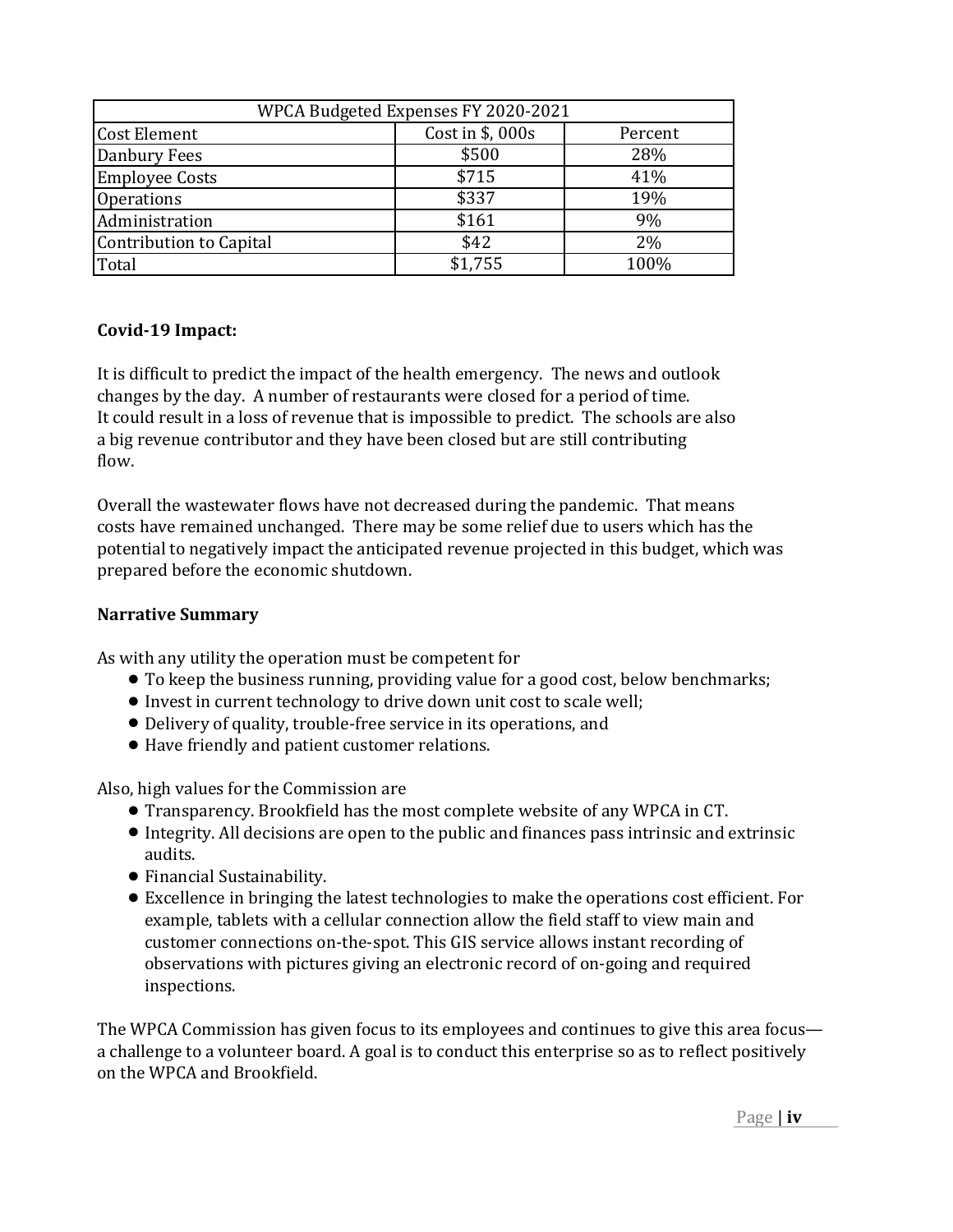#### **WPCA Operating Budget 2020-2021 - Cash Basis Page 1**

| <b>Account / Description</b>                                          | 2018-2019<br><b>Approved</b><br><b>Budget</b> | 2018-2019<br>Actual | 2019-2020<br><b>Approved</b><br><b>Budget</b> | $7/1/19$ -<br>4/30/20<br>Actual | Projected<br>Annual | 2020-2021<br><b>Approved</b><br><b>Budget</b> | Increase/<br>(Decrease)<br>from 19/20<br><b>Budget</b> | <b>Comments</b>                                                           |
|-----------------------------------------------------------------------|-----------------------------------------------|---------------------|-----------------------------------------------|---------------------------------|---------------------|-----------------------------------------------|--------------------------------------------------------|---------------------------------------------------------------------------|
| Revenues                                                              |                                               |                     |                                               |                                 |                     |                                               |                                                        |                                                                           |
| 4000-01 · User Fees                                                   | 1,764,000                                     | 1,521,697           | 1,560,785                                     | 1,376,757                       | 1,652,108           | 1,532,378                                     |                                                        | $-2\%$ 2% increase 3,576.98 estimated units                               |
| Danbury Plant Upgrade Fees Income                                     | 158,700                                       | 182,834             | 139,846                                       | 128,760                         | 154,512             | 140,025                                       | 0%                                                     | 2 parts, stand alone \$17 (no incr) & part of code 1 (2% incr)            |
| 4900-02 · User/Assess Delinq Int./Lien                                | 28,000                                        | 42,108              | 42,000                                        | 26,055                          | 31,266              | 31,000                                        | $-26%$                                                 |                                                                           |
| 4900-07 · PS & GT Inspections                                         |                                               |                     |                                               |                                 |                     | 9,600                                         |                                                        | PS*80; 120GT*40                                                           |
| 4900-03 · Application/Miscellaneous Fees                              | 8,000                                         | 5,571               | 4,750                                         | 3,569                           | 4,282               | 4,500                                         |                                                        | -5% Includes \$12K FEMA Reimursement From the Town                        |
| 9000-03 · Interest Income                                             | 3,500                                         | 10,795              | 9,000                                         | 10,977                          | 13,172              | 12,000                                        |                                                        | 33% SW Capital Acct. & Unused BAN Acct., 2% CCRCC Interest                |
| Facil. Plan & CLA & Study Grants                                      |                                               |                     | 406,500                                       | 293,302                         | 293,302             | 25,600                                        | $-94%$                                                 | Up to $$40K$ to spend; $$22K$ grant revenue $+ $3,600$ due in July        |
| <b>Subtotal Revenue</b>                                               | 1,962,200                                     | 1,763,004           | 2,162,881                                     | 1,839,420                       | 2,148,643           | 1,755,104                                     | $-19%$                                                 |                                                                           |
|                                                                       |                                               |                     |                                               |                                 |                     |                                               |                                                        |                                                                           |
| <b>Expenditures</b>                                                   |                                               |                     |                                               |                                 |                     |                                               |                                                        |                                                                           |
| <b>DANBURY FEES</b>                                                   |                                               |                     |                                               |                                 |                     |                                               |                                                        |                                                                           |
| Danbury Plant Upgrade Fees expense                                    | 158,700                                       | 182,834             | 139,846                                       | 128,760                         | 154,512             | 140,025                                       |                                                        | 0% Wash with revenue figure above                                         |
| 5000 · Capacity Charges - Other                                       | 350,000                                       | 303,759             | 340,000                                       | 265,055                         | 318,066             | 360,000                                       |                                                        | 6% Danbury Fees                                                           |
| <b>EMPLOYEE COSTS</b>                                                 |                                               |                     |                                               |                                 |                     |                                               |                                                        |                                                                           |
| 5810-01 · Employee Benefits (Health Ins)                              | 96,807                                        | 55,080              | 103,131                                       |                                 | 103,131             | 133,888                                       |                                                        | 30% Health & dental ins., retirees, OPEB, all supplied by the Town        |
| 5811-01 · Pension Plans Expense                                       | 42,674                                        | 41,940              | 39,775                                        | 49,471                          | 39,775              | 42,652                                        | 7%                                                     | Number supplied by the Town                                               |
| 5812-01 · Disability & Life Ins Expense                               | 4,672                                         | 4,794               | 5,811                                         |                                 | 5,811               | 5,811                                         | 0%                                                     | Number supplied by the Town (no increase)                                 |
| 5813-01 · Workers' Comp Expense                                       | 16,771                                        | 22,916              | 24,356                                        |                                 | 24,356              | 31,874                                        | 31%                                                    | Number supplied by the Town                                               |
| 5870-01 · Salaries & Employer Payroll Tax                             | 421,254                                       | 388,677             | 464,860                                       | 363,565                         | 436,278             | 500,823                                       | 8%                                                     | 3% increase per NM                                                        |
| <b>Subtotal Employee Costs</b>                                        | 582,178                                       |                     | 637,932                                       |                                 | 609,351             | 715,047                                       | 12%                                                    |                                                                           |
|                                                                       |                                               |                     |                                               |                                 |                     |                                               |                                                        |                                                                           |
| <b>OPERATIONS</b>                                                     |                                               |                     |                                               |                                 |                     |                                               |                                                        |                                                                           |
| 5289-01 · Studies & Testing                                           | 20,000                                        | 7,187               | 7,500                                         | 1,325                           | 1,590               | 7,500                                         |                                                        | 0% No change                                                              |
| 5301-01 · Uniform Allowance                                           | 1,500                                         | 1,070               | 2,520                                         | 2,015                           | 2,418               | 2,600                                         |                                                        | 3% \$5per week x 52 (Uniform Service)                                     |
| 5877-01 · Building & Maintenance                                      | 30,000                                        | 15,940              | 20,000                                        | 12,802                          | 15,363              | 20,000                                        | 0%                                                     | Incl. lawn maint, misc. electrical, batteries                             |
| 5880-01 · Maintenance Equipment                                       | 3,500                                         | 1,778               | 3,500                                         | 2,636                           | 3,163               | 3,500                                         | 0%                                                     | Home Depot, Stony Hill Hdwr, Newtown Power Equip                          |
| 5881-01 · Supplies Equipment                                          | 4,000                                         | 3,506               | 4,000                                         | 2,639                           | 3,167               | 4,000                                         | 0%                                                     | No change                                                                 |
| 5886-01 · Truck & Auto Expense                                        | 15,000                                        | 11,846              | 15,000                                        | 13,118                          | 15,741              | 15,000                                        | 0%                                                     | Cost of fuel, vehicle maintenance                                         |
| 5893-01 · Recurring Maintenance                                       | 20,000                                        | 13,367              | 20,000                                        | 7,050                           | 8,461               | 35,000                                        | 75%                                                    | US Automation, Generators, Easement Clearings, Bioxide, MH Video<br>Insp. |
| 5894-01 · Non-Recurring Maintenance                                   | 5,000                                         | 7,138               | 7,500                                         | 2,627                           | 3,152               | 27,500                                        |                                                        | 267% Misc. non-recurring maintenance                                      |
| 5895-01 · Utilities                                                   | 60,000                                        | 72,173              | 64,000                                        | 46,113                          | 55,336              | 56,000                                        |                                                        | -13% PS utilities only: Electric, water, LP gas, garbage pickup           |
| 5896-01 · Communications & Alarms                                     | 20,000                                        | 18,723              | 19,000                                        | 14,130                          | 16,956              | 18,000                                        | $-5%$                                                  | Mission, Frontier, Verizon, UPS Batteries                                 |
| 5897-01 · Engineering Costs                                           | 70,000                                        | 40,275              | 35,000                                        | 24,682                          | 29,619              | 28,000                                        |                                                        | -20% Engineering Only                                                     |
| 5897-01 · Study Engineering Costs                                     |                                               |                     | 670,000                                       |                                 |                     | 40,000                                        | $-94%$                                                 | Remaining on the grant left over from FYE 2020                            |
| 5902-01 · Casualty Insurance                                          | 10,369                                        | 10,766              | 10,766                                        | 10,797                          | 10,766              | 18,348                                        | 70%                                                    | Number supplied by the Town                                               |
| 5905-01 · Pump Maintenance & Repairs                                  | 48,000                                        | 12,126              | 45,000                                        | 34,622                          | 41,547              | 45,000                                        | 0%                                                     | 15 stations * \$3,000                                                     |
| 5909-01 · GIS Costs                                                   | 16,000                                        | 17,259              | 12,000                                        | 13,923                          | 16,708              | 12,600                                        | 5%                                                     | Includes asset management                                                 |
| 5910-01 · Safety Equipment                                            | 4,500                                         | 1,053               | 3,000                                         | 737                             | 884                 | 4,000                                         | 33%                                                    | Safety shoes, CSE Eqpmt (Defribrilator Look into Cintas rental)           |
| <b>Subtotal Operations</b>                                            | 327,869                                       | 234,205             | 938,786                                       | 189,217                         | 224,870             | 337,048                                       | $-64%$                                                 |                                                                           |
|                                                                       |                                               |                     |                                               |                                 |                     |                                               |                                                        |                                                                           |
| <b>ADMINISTRATION</b><br>5876-01 · Office/Administrative Supplies     | 5,000                                         | 7,082               | 5,000                                         | 3,361                           | 4,033               | 4,500                                         | $-10%$                                                 |                                                                           |
| 5878-01 · Postage & Mailing Costs                                     | 3,800                                         | 4,048               | 2,500                                         | 1,816                           | 2,179               | 2,400                                         |                                                        | -4% includes invoice cloud online ach fee                                 |
| 5883-01 · Training & Education Costs                                  | 1,800                                         | 2,182               | 2,300                                         | 997                             | 1,196               | 2,000                                         |                                                        | -13% Certifications & OSHA reqd. training                                 |
| 5883-02 · Travel Costs                                                | $\boldsymbol{0}$                              | $\bf{0}$            | $\overline{0}$                                | 795                             | 954                 | 1,500                                         |                                                        | Re-activated Account                                                      |
| 5884-02 · Other Administrative Expenses                               | 14,000                                        | 15,058              | 10,000                                        | 9,967                           | 11,961              | 12,800                                        |                                                        | 28% IC, Paychex, Misc. Time & Attendance Town                             |
| 2800-07 · Mortgage Payment                                            | 26,680                                        |                     | 26,860                                        | 22,383                          | 26,860              | 26,859                                        |                                                        | 0% P&I \$2,238.28 x 12                                                    |
| 5912-01 · 53 Commerce Utilities                                       | 18,653                                        | 18,562              | 23,052                                        | 18,311                          | 21,974              | 23,948                                        | 4%                                                     | Common chgs, electric, phone, cleaning, alarm, copier                     |
| 5913-01 · 53 Commerce Repair & Maint                                  | 1,200                                         | 4,013               | 1,400                                         | 2,401                           | 2,881               | 1,000                                         | $-29%$                                                 | New building maintenance, major purchases complete                        |
| 5887-01 · Advertising/Legal Ads                                       | 4,000                                         | 9,738               | 4,000                                         | 2,753                           | 3,303               | 3,500                                         |                                                        | -13% Most costs charged to projects DNT Only                              |
| 5888-01 - Printing Costs                                              | 4,500                                         | 4,631               | 4,500                                         | 1,747                           | 2,096               | 2,500                                         |                                                        | -44% Envelopes, bill printing, bus cards                                  |
| 5889-01 · Legal Expenses                                              | 20,000                                        | 28,814              | 15,000                                        | 19,446                          | 23,336              | 24,000                                        |                                                        | 60% Some legal will be charged to projects, incl. TSI                     |
| 5906-01 · Audit/Accounting Services                                   | 40,000                                        | 34,119              | 32,000                                        | 26,278                          | 31,533              | 33,000                                        | 3%                                                     | \$21K acct., \$12K audit                                                  |
| 5907-01 · Data Processing Support/IT                                  | 19,613                                        | 13,398              | 18,000                                        | 19,326                          | 23,192              | 22,618                                        | 26%                                                    | QDS & IT Support                                                          |
| <b>Subtotal Administration</b>                                        | 159,246                                       | 141,646             | 144,612                                       | 129,580                         | 155,496             | 160,625                                       | 11%                                                    |                                                                           |
| <b>Total Expenditures less Cap Contrib</b>                            | 1,577,993                                     | 862,443             | 2,201,177                                     |                                 | 1,462,296           | 1,712,746                                     | $-22%$                                                 |                                                                           |
|                                                                       |                                               |                     |                                               |                                 |                     |                                               |                                                        |                                                                           |
| <b>CAPITAL CONTRIBUTIONS</b><br>5885 Contribution to Capital Projects | 384,207                                       |                     | $-38,296$                                     |                                 |                     | 42,358                                        |                                                        | -211% Revenue less expenses (covers capital budget)                       |
| <b>Total Expenditures</b>                                             | 1,962,200                                     |                     | 2,162,881                                     |                                 | 1,462,296           | 1,755,104                                     | $-19%$                                                 |                                                                           |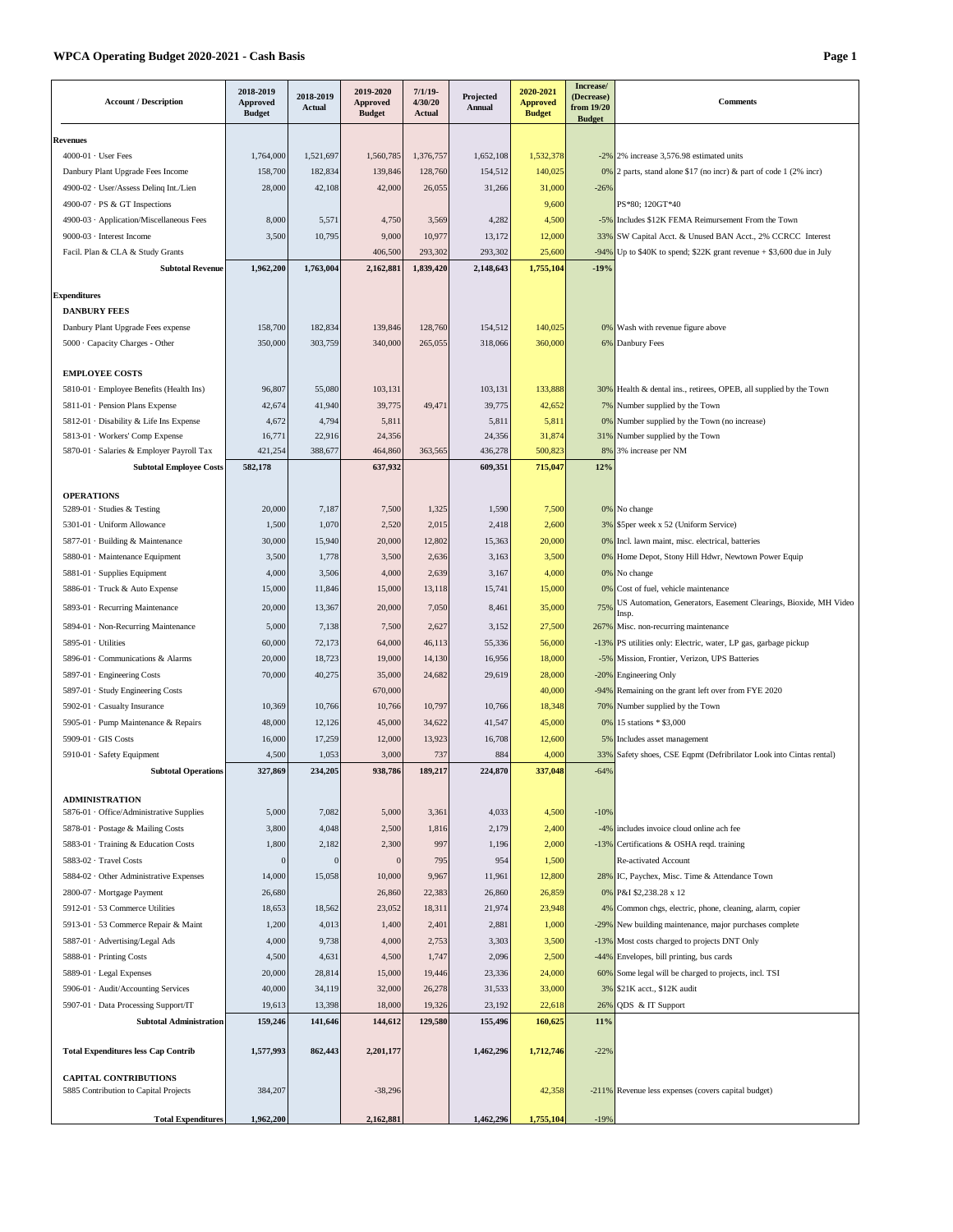## **WPCA Capital Projects Budget - CASH Basis FYE 2020-2021**

| PROJECTED CASH BALANCE BEGINNING OF PERIOD  | 630,000 (Estimate) |
|---------------------------------------------|--------------------|
|                                             |                    |
| <b>CASH INFLOWS</b>                         |                    |
| Cash from Issuance of Debt                  |                    |
| 2020 Contribution from Operations Budget    | 42,358             |
| 2% Capital Cost Recovery                    | 112,288            |
| <b>Cash from Restricted District Funds</b>  | 23,000 Sandy Lane  |
| <b>Total Cash Inflows</b>                   | 177,646            |
| <b>CASH OUTFLOWS</b>                        |                    |
| Per detail on Page 3                        |                    |
| <b>Operations Capital Projects</b>          | (80,225)           |
| <b>Total Cash Outflows</b>                  | (80, 225)          |
| <b>Net Budgeted Increase (Decrease)</b>     | 97,421             |
|                                             |                    |
| <b>PROJECTED CASH BALANCE END OF PERIOD</b> | 727,421            |

| <b>Issuance of Debt</b>                                                    |  |
|----------------------------------------------------------------------------|--|
| <b>BAN proceeds Issued during FYE 2018</b>                                 |  |
| Rollingwood BAN Proceeds                                                   |  |
| BAN/Bond proceeds planned issuance FYE 2019                                |  |
| Rollingwood                                                                |  |
|                                                                            |  |
|                                                                            |  |
| Note: It is assumed that BAN funds will be replaced with new BANs or bonds |  |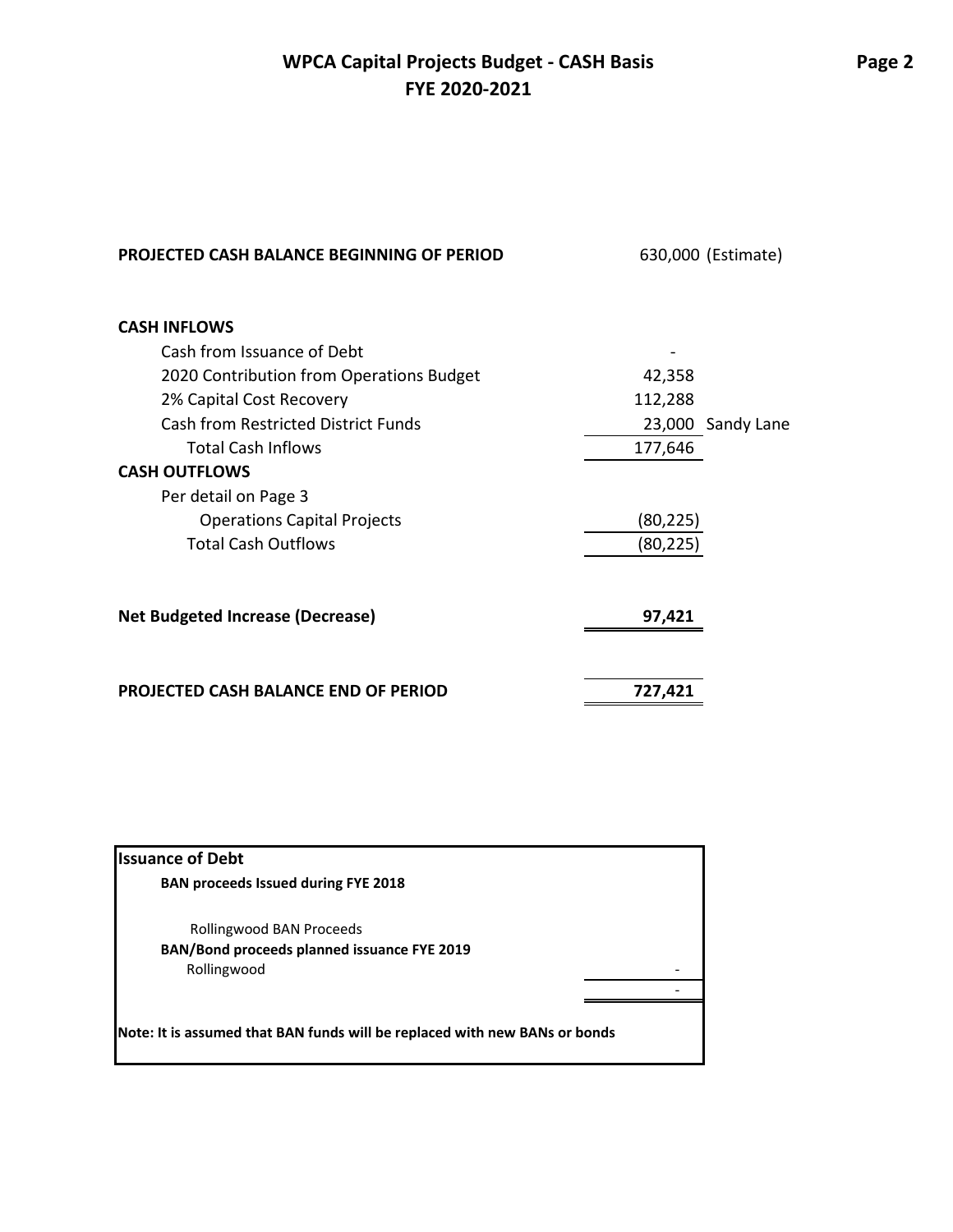#### **WPCA Capital Project Budget - Expenditure Detail Page 3 For the Year Ended June 30, 2021**

**Actual Restricted Expended Estimated Budget Unrestricted Total FYE Future Years Account Planned to Date Expended Budget FYE Estimated # Completion 04/30/20 to 6/30/20 6/30/21 6/30/21 Cost Amount Description Major Capital (Restricted) Projects** Rt 133 Station upgrades generator, wet well, Fence/driveway \$21, all else \$350,000 (No Inspection) driveway (EXT) 1720-02 2021 13,168 21,000 340,000 374,168 Federal Road Valve Pits (3) Upgrade (EXT ) 1719-09 2020 2,545 16,635 33,320 52,500 52,500 Flow Meters at Stony Hill & Cedarbrook PS's \$8K per stn + 10% conting + 20% (CND)engineering 1719-08 2020 21,504 (704) 20,800 Old New Milford & Federal Roads Gravity Main (EXT) 1719-07 2021 116,517 23,829 147,205 **Total Restricted** 153,733 36,931 397,149 **Operations (Unrestricted) Capital Projects** .......... TCD Force Main (Craft Center, Market etc) 1720-03 2022 10,636 30,000 650,000 609,365 11/20/19 Study not to exceed Dean Road Sewer Extension 1719-03 2022 45,086 10,000 10,000 1,800,000 1,800,000 1.734.914 \$31.842 Caldor Upgrade 1718-01 2023 11,194 211,194 200,000 Required if CLA sewering happens Retainage \$3,075.25, final paving Commerce Road & Rt. 133 Force Main 1719-01 2020 60,550 3,075 63,625 required Truck cost \$36,136.60, 4 year loan, 30.670 5% interest New Vehicle 2023 10,225 40,903 30,670 Manhole Projects (replacements/paving/ 1715-01 Annual 13,825 6,175 20,000 Other Capital Investments **Give #** Annual 10,000 10,000 10,000 **Total Unrestricted** 141,290 16,175 80,225 2,775,722 Grand Totals 295,023 53,106 397,149 80,225 2,775,722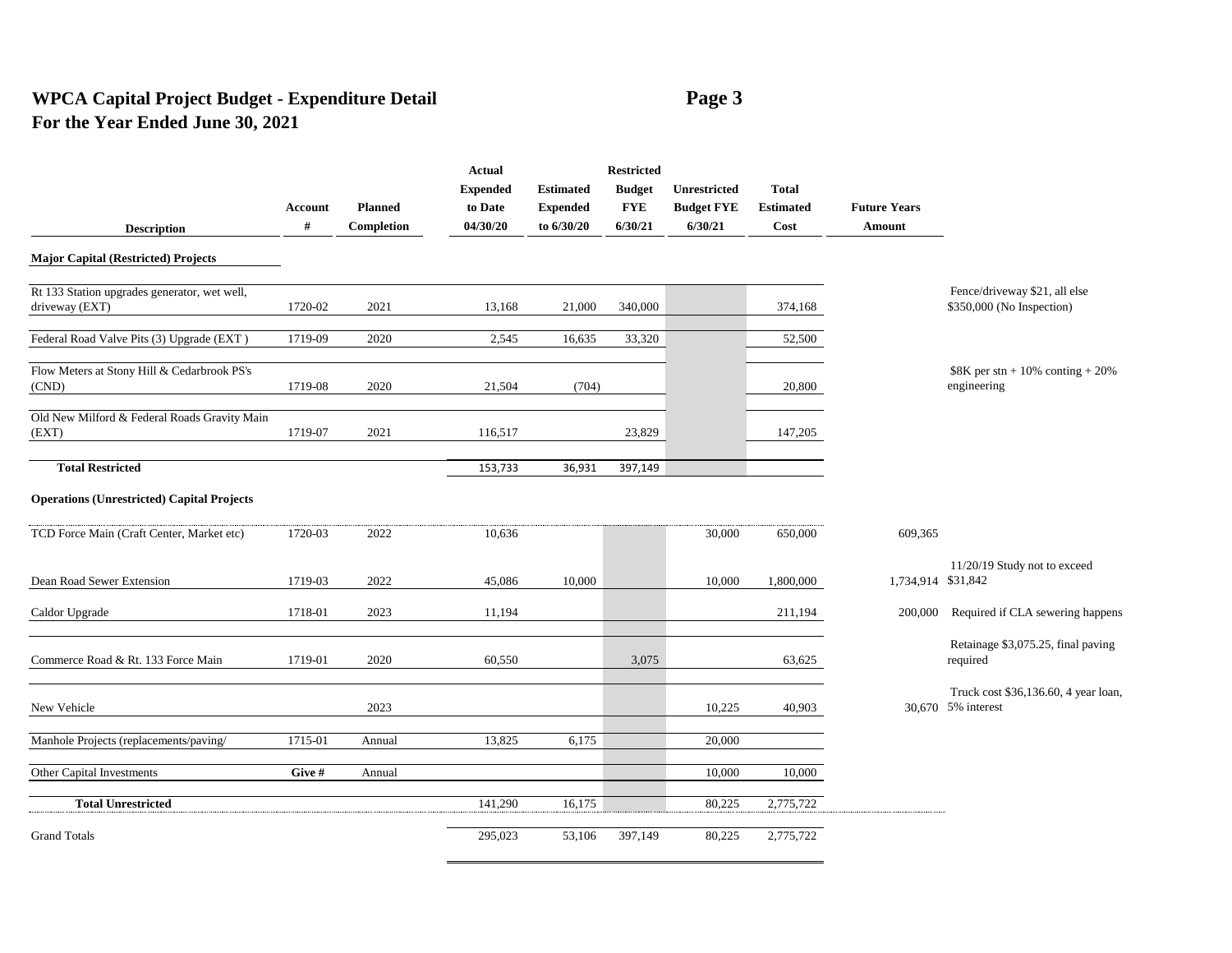#### **WPCA Restricted Budget 2020-21 - Cash and Accrual Basis Page 4**

|                                                                                |              |                                                          |                  | <b>Cash Basis</b>        |                   |                    |                  | Total                                       |                            | Total                              |
|--------------------------------------------------------------------------------|--------------|----------------------------------------------------------|------------------|--------------------------|-------------------|--------------------|------------------|---------------------------------------------|----------------------------|------------------------------------|
|                                                                                | Sandy        | Old NM                                                   | Federal Rd       | Center                   | Three             | High               |                  | Restricted                                  | Adjustments<br>for Accrual | Restricted                         |
|                                                                                | Lane         | $\mathbf{R}\mathbf{d}/% \mathbf{d}^{\prime }$<br>Del Mar | North            | School                   | Condos            | Meadow/<br>Newbury | Rollingwood      | Accounts -<br>Cash Basis                    | <b>Basis</b>               | Accounts -<br><b>Accrual Basis</b> |
| <b>Revenues</b>                                                                |              |                                                          |                  |                          |                   |                    |                  |                                             |                            |                                    |
| $4000-01$ · User Fees                                                          |              |                                                          |                  |                          |                   |                    |                  |                                             |                            |                                    |
| Danbury Plant Upgrade Fees Income                                              |              |                                                          |                  |                          |                   |                    |                  |                                             |                            |                                    |
| 4700-01 · Capital Cost Recovery Revenue                                        |              |                                                          |                  |                          |                   |                    |                  |                                             |                            |                                    |
| 4900-02 · User/Assess Delinq Int./Lien                                         | 600          | ä,                                                       | 2,700            | 400                      | 14,500            | 12,500             | 400              | 31,100                                      |                            | 31,100                             |
| 4900-03 · Application/Miscellaneous Fees                                       |              |                                                          |                  |                          |                   |                    |                  |                                             |                            |                                    |
| 4900-07 - PS & GT Inspection                                                   |              |                                                          |                  |                          |                   |                    |                  |                                             |                            |                                    |
| 9000-03 · Interest Income                                                      |              | 225                                                      | 750              |                          | 500               | 450                | 300              | 2,225                                       |                            | 2,225                              |
| Assessment - Principal                                                         | 23,500       | 48,500                                                   | 169,040          | 1,500                    | 190,000           | 97,000             | 50,500           | 580,040                                     |                            | 580,040                            |
| Assessment - interest income<br><b>Total Revenue</b>                           | ä,<br>24,100 | 17,500<br>66,225                                         | 8,000<br>180,490 | 250<br>2,150             | 39,000<br>244,000 | 37,000<br>146,950  | 13,500<br>64,700 | 115,250<br>728,615                          |                            | 115,250<br>728,615                 |
|                                                                                |              |                                                          |                  |                          |                   |                    |                  |                                             |                            |                                    |
| <b>Expenditures</b>                                                            |              |                                                          |                  |                          |                   |                    |                  |                                             |                            |                                    |
| <b>DANBURY FEES</b>                                                            |              |                                                          |                  |                          |                   |                    |                  |                                             |                            |                                    |
| Danbury Plant Upgrade Fees Expense                                             |              |                                                          |                  |                          |                   |                    |                  |                                             |                            |                                    |
| 5000 · Capacity Charges - Other                                                |              |                                                          |                  |                          |                   |                    |                  |                                             |                            |                                    |
|                                                                                |              |                                                          |                  |                          |                   |                    |                  |                                             |                            |                                    |
| <b>EMPLOYEE COSTS</b>                                                          |              |                                                          |                  |                          |                   |                    |                  |                                             |                            |                                    |
| 5810-01 · Employee Benefits (Health Ins)                                       |              |                                                          |                  |                          |                   |                    |                  |                                             |                            |                                    |
| 5811-01 - Pension Plans Expense                                                |              |                                                          |                  |                          |                   |                    |                  | ä,                                          |                            |                                    |
| 5812-01 · Disability & Life Ins Expense                                        |              |                                                          |                  |                          |                   |                    |                  |                                             |                            |                                    |
| 5813-01 · Workers' Comp Expense<br>5870-01 · Salaries and Employer Payroll Tax |              |                                                          |                  |                          |                   |                    |                  |                                             |                            |                                    |
|                                                                                |              |                                                          |                  |                          |                   |                    |                  |                                             |                            |                                    |
| <b>OPERATIONS</b>                                                              |              |                                                          |                  |                          |                   |                    |                  |                                             |                            |                                    |
| 5289-01 · Studies & Testing                                                    |              |                                                          |                  |                          |                   |                    |                  |                                             |                            |                                    |
| 5301-01 · Uniform Allowance<br>5877-01 Building & Maintenance                  |              |                                                          |                  |                          |                   |                    |                  | ÷,                                          |                            |                                    |
| 5880-01 · Maintenance Equipment                                                |              |                                                          |                  |                          |                   |                    |                  |                                             |                            |                                    |
| 5881-01 · Supplies Equipment                                                   |              |                                                          |                  |                          |                   |                    |                  | ÷,                                          |                            |                                    |
| 5886-01 Truck & Auto Expense                                                   |              |                                                          |                  |                          |                   |                    |                  |                                             |                            |                                    |
| 5893-01 · Recurring Maintenance                                                |              |                                                          |                  |                          |                   |                    |                  |                                             |                            |                                    |
| 5894-01 Non-Recurring Maintenance                                              |              |                                                          |                  |                          |                   |                    |                  | ÷,                                          |                            |                                    |
| 5895-01 · Utilities                                                            |              |                                                          |                  |                          |                   |                    |                  |                                             |                            |                                    |
| 5896-01 Communications & Alarms                                                |              |                                                          |                  |                          |                   |                    |                  |                                             |                            |                                    |
| 5897-01 · Engineering Costs<br>5897-01 · Study Engineering Costs               |              |                                                          |                  |                          |                   |                    |                  |                                             |                            |                                    |
| 5902-01 Casualty Insurance                                                     |              |                                                          |                  |                          |                   |                    |                  |                                             |                            |                                    |
| 5905-01 · Pump Maintenance & Repairs                                           |              |                                                          |                  |                          |                   |                    |                  |                                             |                            |                                    |
| 5909-01 · GIS Costs                                                            |              |                                                          |                  |                          |                   |                    |                  |                                             |                            |                                    |
| 5910-01 · Safety Equipment                                                     |              |                                                          |                  |                          |                   |                    |                  |                                             |                            |                                    |
| <b>ADMINISTRATION</b>                                                          |              |                                                          |                  |                          |                   |                    |                  |                                             |                            |                                    |
| 5876-01 Office/Administrative Supplies                                         |              |                                                          |                  |                          |                   |                    |                  |                                             |                            |                                    |
| 5878-01 · Postage & Mailing Costs                                              |              |                                                          |                  |                          |                   |                    |                  |                                             |                            |                                    |
| 5883-01 Training & Education Costs                                             |              |                                                          |                  |                          |                   |                    |                  |                                             |                            |                                    |
| 5883-02 - Travel costs                                                         |              |                                                          |                  |                          |                   |                    |                  |                                             |                            |                                    |
| 5884-02 Other Administrative Expenses                                          |              |                                                          |                  |                          |                   |                    |                  |                                             |                            |                                    |
| 2800-07 · Mortgage Payment 53 Commerce<br>5912-01 · Utilities 53 Commerce      |              |                                                          |                  |                          |                   |                    |                  |                                             |                            |                                    |
| 5913-01 · Bldg Repair & Maint 53 Commerce                                      |              |                                                          |                  |                          |                   |                    |                  |                                             |                            |                                    |
| 5887-01 Advertising/Legal Ads                                                  |              |                                                          |                  |                          |                   |                    |                  |                                             |                            |                                    |
| 5888-01 · Maps, Printing & Copier                                              |              |                                                          |                  |                          |                   |                    |                  |                                             |                            |                                    |
| 5889-01 · Legal Expenses                                                       |              |                                                          |                  |                          |                   |                    |                  |                                             |                            |                                    |
| 5906-01 · Audit/Accounting Services                                            |              |                                                          |                  |                          |                   |                    |                  |                                             |                            |                                    |
| 5907-01 · Data Processing Support                                              |              |                                                          |                  |                          |                   |                    |                  |                                             |                            |                                    |
| Debt principal and Interest                                                    |              | 64,059                                                   | 123,625          |                          | 225,355           | 146,150            | 70,250           | 629,439                                     | (486, 237)                 | 143,202                            |
| <b>CAPITAL CONTRIBUTIONS</b>                                                   |              |                                                          |                  |                          |                   |                    |                  |                                             |                            |                                    |
| 5885 Contribution to Capital Projects                                          | 23,000       | ł,                                                       | 397,149          |                          | L,                | ×,                 |                  | 420,149                                     | (420, 149)                 |                                    |
| Depreciation expense                                                           |              |                                                          |                  |                          |                   |                    |                  |                                             |                            |                                    |
| <b>Total Expenditures</b>                                                      | 23,000       | 64,059                                                   | 520,774          | $\overline{\phantom{a}}$ | 225,355           | 146,150            | 70,250           | 1,049,588                                   | (906, 386)                 | 143,202                            |
|                                                                                |              |                                                          |                  |                          |                   |                    |                  | <b>Excess Revenue Over (Under) Expenses</b> |                            | 585,413                            |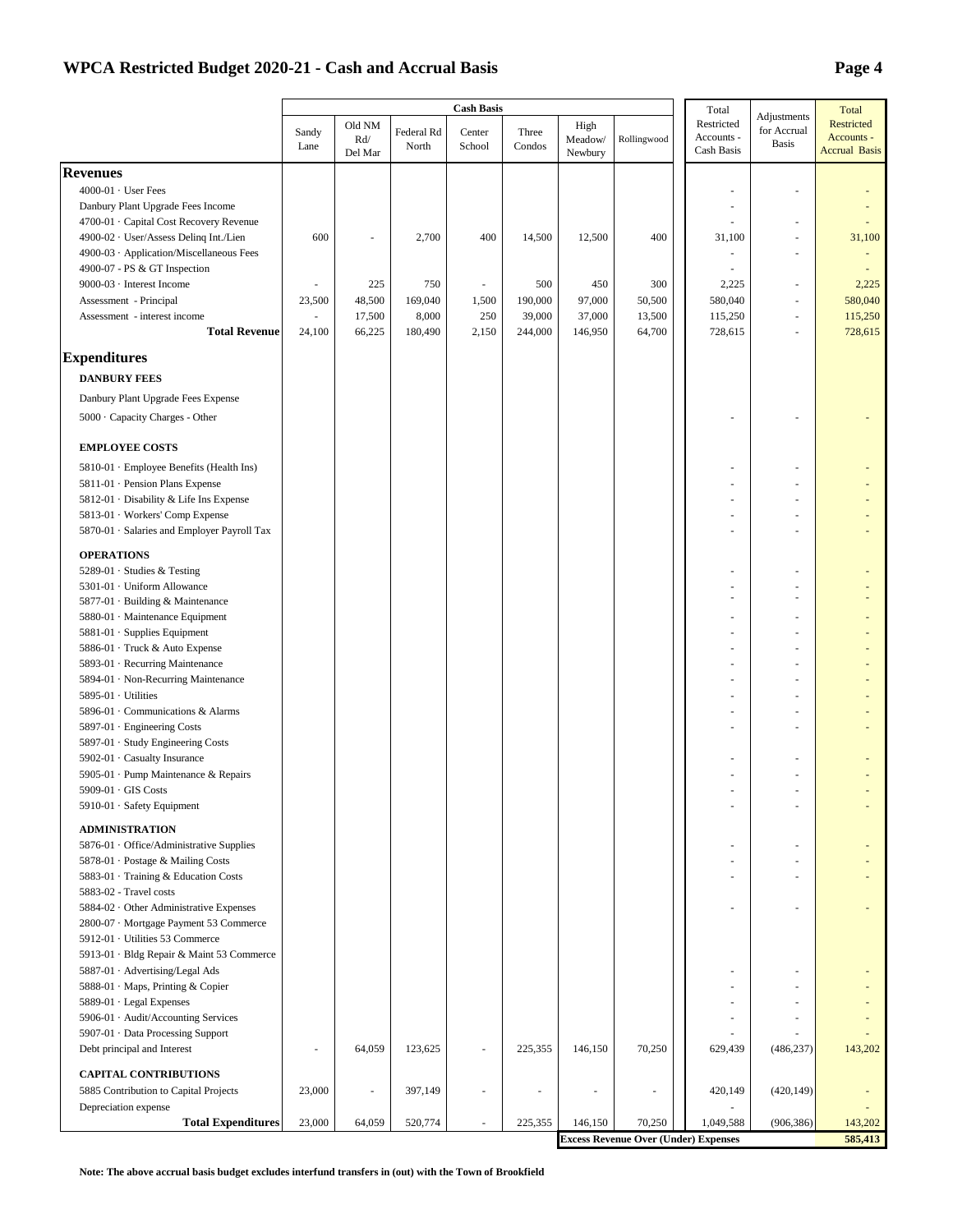#### **Total WPCA Accrual Basis Budget 2020-21 Page 5**

|                                                        | <b>Accrual Basis</b> |            |                   |  |  |
|--------------------------------------------------------|----------------------|------------|-------------------|--|--|
|                                                        | Operating            | Restricted | <b>Total WPCA</b> |  |  |
| <b>Revenues</b>                                        |                      |            |                   |  |  |
| $4000-01$ · User Fees                                  | 1,532,378            |            | 1,532,378         |  |  |
| 4700-01 · Capital Cost Recovery Revenue                | 112,288              |            | 112,288           |  |  |
| 4900-02 · User/Assess Deling Int./Lien                 | 31,000               | 31,100     | 62,100            |  |  |
| 4900-03 · Application/Miscellaneous Fees               | 4,500                |            | 4,500             |  |  |
| 4900-07 - PS & GT Inspection                           | 9,600                |            | 9,600             |  |  |
| 9000-03 · Interest Income                              | 12,000               | 2,225      | 14,225            |  |  |
| Plant Charge                                           | 140,025              |            | 140,025           |  |  |
| Facil Plan, Cand Lake & Dean Rd Study Grant            | 25,600               | 580,040    | 25,600<br>580,040 |  |  |
| Assessment - Principal<br>Assessment - interest income |                      | 115,250    | 115,250           |  |  |
| <b>Total Revenue</b>                                   | 1,867,392            | 728,615    | 2,596,007         |  |  |
|                                                        |                      |            |                   |  |  |
| <b>Expenditures</b>                                    |                      |            |                   |  |  |
| <b>DANBURY FEES</b>                                    |                      |            |                   |  |  |
| Plant Charge                                           | 140,025              |            | 140,025           |  |  |
| 5000 · Capacity Charges - Other                        | 360,000              |            | 360,000           |  |  |
| <b>EMPLOYEE COSTS</b>                                  |                      |            |                   |  |  |
| 5810-01 · Employee Benefit Plans (Health Ins)          | 133,888              |            | 133,888           |  |  |
| 5811-01 · Pension Plans Expense                        | 42,652               |            | 42,652            |  |  |
| 5812-01 · Disability & Life Ins Expense                | 5.811                |            | 5,811             |  |  |
| 5813-01 · Workers' Comp Expense                        | 31,874               |            | 31,874            |  |  |
| 5870-01 · Salaries and Employer Payroll Tax            | 500,823              |            | 500,823           |  |  |
| <b>OPERATIONS</b>                                      |                      |            |                   |  |  |
| 5289-01 · Studies & Testing                            | 7,500                |            | 7,500             |  |  |
| 5301-01 · Uniform Allowance                            | 2,600                |            | 2,600             |  |  |
| 5877-01 · Building & Maintenance                       | 20,000               |            | 20,000            |  |  |
| 5880-01 · Maintenance Equipment                        | 3,500                | ٠          | 3,500             |  |  |
| 5881-01 · Supplies Equipment                           | 4,000                |            | 4,000             |  |  |
| 5886-01 · Truck & Auto Expense                         | 15,000               | ٠          | 15,000            |  |  |
| 5893-01 · Recurring Maintenance                        | 35,000               |            | 35,000            |  |  |
| 5894-01 · Non-Recurring Maintenance                    | 27,500               |            | 27,500            |  |  |
| 5895-01 · Utilities                                    | 56,000               |            | 56,000            |  |  |
| 5896-01 · Communications & Alarms                      | 18,000               |            | 18,000            |  |  |
| 5897-01 · Engineering Costs                            | 28,000               |            | 28,000            |  |  |
| 5897-01 · Study Engineering Costs                      | 40,000               |            | 40,000            |  |  |
| 5902-01 · Casualty Insurance                           | 18,348               |            | 18,348            |  |  |
| 5905-01 · Pump Maintenance & Repairs                   | 45,000               |            | 45,000            |  |  |
| 5909-01 GIS Costs                                      | 12,600               |            | 12,600            |  |  |
| 5910-01 · Safety Equipment                             | 4,000                |            | 4,000             |  |  |
| <b>ADMINISTRATION</b>                                  |                      |            |                   |  |  |
| 5876-01 · Office/Administrative Supplies               | 4,500                |            | 4,500             |  |  |
| 5878-01 · Postage & Mailing Costs                      | 2,400                |            | 2,400             |  |  |
| 5883-01 · Training & Education Costs                   | 2,000                |            | 2,000             |  |  |
| 5883-02 - Travel costs                                 | 1,500                |            | 1,500             |  |  |
| 5884-02 Other Administrative Expenses                  | 12,800               |            | 12,800            |  |  |
| Rent                                                   | 26,859               |            | 26,859            |  |  |
| 2800-07 · Mortgage Payment 53 Commerce                 | 23,948               |            | 23,948            |  |  |
| 5912-01 · Utilities 53 Commerce                        | 1,000                |            | 1,000             |  |  |
| 5913-01 · Bldg Repair & Maint 53 Commerce              | 3,500                |            | 3,500             |  |  |
| 5887-01 · Advertising/Legal Ads                        | 2,500                |            | 2,500             |  |  |
| 5888-01 · Maps, Printing & Copier                      | 24,000               |            | 24,000            |  |  |
| 5889-01 · Legal Expenses                               | 33,000               |            | 33,000            |  |  |
| 5906-01 · Audit/Accounting Services                    | 22,618               |            | 22,618            |  |  |
| 5907-01 · Data Processing Support                      |                      |            |                   |  |  |
| Debt principal and Interest                            |                      | 143,202    | 143,202           |  |  |
| <b>CAPITAL CONTRIBUTIONS</b>                           |                      |            |                   |  |  |
| 5885 Contribution to Capital Projects                  |                      |            |                   |  |  |
| Depreciation expense                                   | 260,000              |            | 260,000           |  |  |
| <b>Total Expenditures</b>                              | 1,972,746            | 143,202    | 2,115,948         |  |  |
| <b>Excess Revenue Over (Under) Expenses</b>            | (105, 354)           | 585,413    | 480,059           |  |  |

Note: The above accrual basis budget excludes interfund transfers in (out) with the Town of Brookfield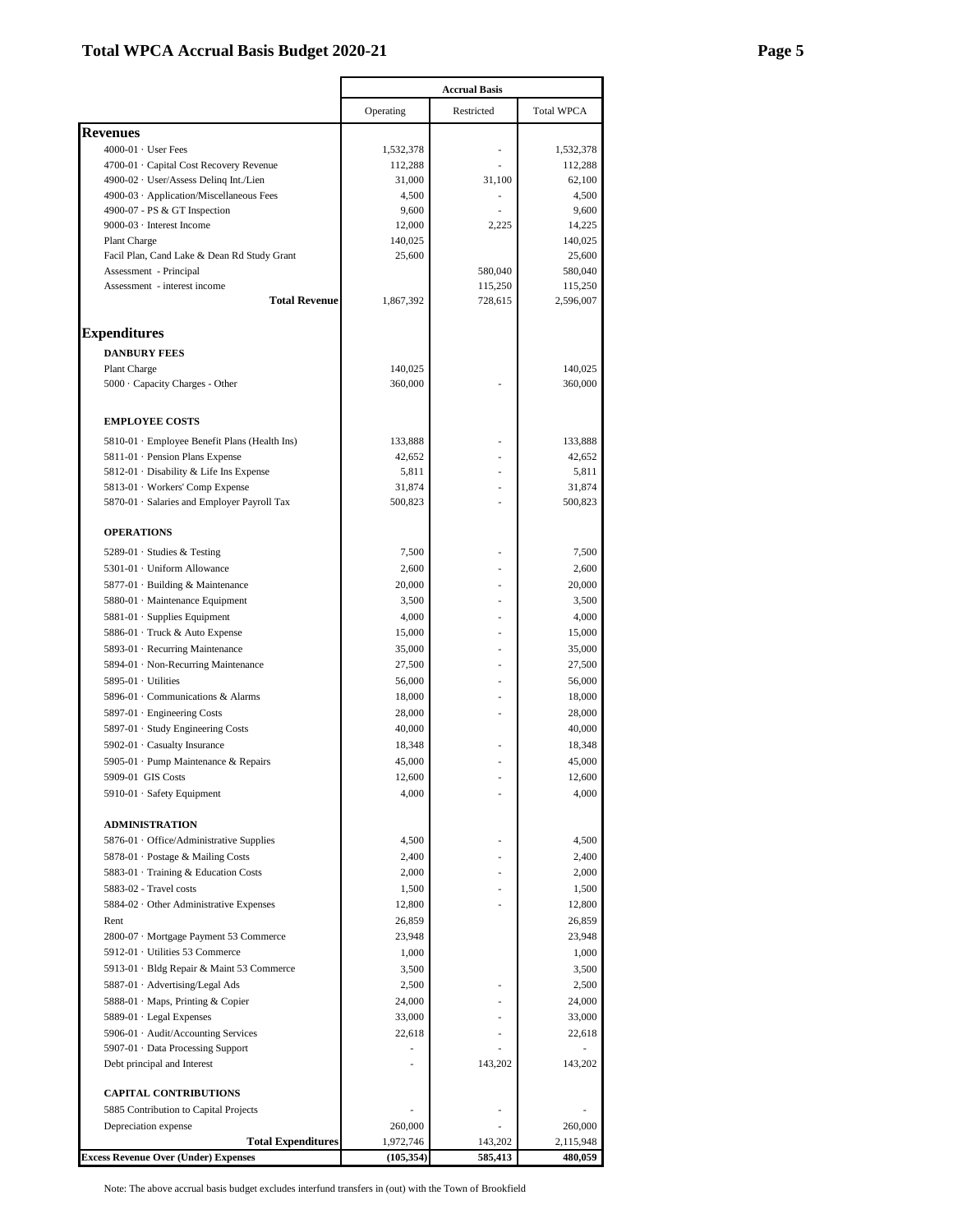## **WPCA Operating Budget 2020-21 Page 6**

|                                               |                   | <b>CASH BASIS</b> |                   |                    | <b>ACCRUAL ADJUSTMENTS</b>                  |                     |                    |
|-----------------------------------------------|-------------------|-------------------|-------------------|--------------------|---------------------------------------------|---------------------|--------------------|
|                                               |                   | Capital           |                   | Capital            |                                             | Recognize           |                    |
|                                               | <b>Operations</b> | <b>Projects</b>   | <b>Total</b>      | <b>Projects</b>    | Capitalize                                  | <b>Depreciation</b> | <b>Accrual</b>     |
|                                               | (from page 2)     | (from page 3)     | <b>Operations</b> | <b>Adjustments</b> | <b>Fixed Assets</b>                         | <b>Expense</b>      | <b>Basis</b> $(A)$ |
|                                               |                   |                   |                   |                    |                                             |                     |                    |
| <b>Revenues</b>                               |                   |                   |                   |                    |                                             |                     |                    |
| $4000-01$ $\cdot$ User Fees                   | 1,532,378         |                   | 1,532,378         |                    |                                             |                     | 1,532,378          |
| 4700-01 · Capital Cost Recovery Revenue       |                   | 112,288           | 112,288           |                    |                                             |                     | 112,288            |
| 4900-02 · User/Assess Delinq Int./Lien        | 31,000            |                   | 31,000            |                    |                                             |                     | 31,000             |
| 4900-03 · Application/Miscellaneous Fees      | 4,500             |                   | 4,500             |                    |                                             |                     | 4,500              |
| 4900-07 - PS & GT Inspections                 | 9,600             |                   | 9,600             |                    |                                             |                     | 9,600              |
| 9000-03 · Interest Income                     | 12,000            |                   | 12,000            |                    |                                             |                     | 12,000             |
| Plant Charge                                  | 140,025           |                   | 140,025           |                    |                                             |                     | 140,025            |
| Cash from issuance of debt                    |                   |                   |                   |                    |                                             |                     |                    |
| Contribution from Operations budget           | ÷,                | 42,358            | 42,358            | (42, 358)          |                                             |                     |                    |
| Sandy Lane reimburesment                      |                   | 23,000            | 23,000            | (23,000)           |                                             |                     |                    |
| Facil Plan, Cand Lake & Dean Rd Study Grant   | 25,600            |                   | 25,600            |                    |                                             |                     | 25,600             |
| <b>Total Revenue</b>                          | 1,755,104         | 177,646           | 1,932,750         | (65,358)           |                                             | ٠                   | 1,841,792          |
|                                               |                   |                   |                   |                    |                                             |                     |                    |
| <b>Expenditures</b>                           |                   |                   |                   |                    |                                             |                     |                    |
| <b>DANBURY FEES</b>                           |                   |                   |                   |                    |                                             |                     |                    |
| Plant Charge                                  | 140,025           |                   | 140,025           |                    |                                             |                     | 140,025            |
| 5000 · Capacity Charges - Other               | 360,000           |                   | 360,000           |                    |                                             |                     | 360,000            |
|                                               |                   |                   |                   |                    |                                             |                     |                    |
| <b>EMPLOYEE COSTS</b>                         |                   |                   |                   |                    |                                             |                     |                    |
| 5810-01 · Employee Benefit Plans (Health Ins) | 133,888           |                   | 133,888           |                    |                                             |                     | 133,888            |
| 5811-01 · Pension Plans Expense               | 42,652            |                   | 42,652            |                    |                                             |                     | 42,652             |
| 5812-01 · Disability & Life Ins Expense       | 5,811             |                   | 5,811             |                    |                                             |                     | 5,811              |
| 5813-01 · Workers' Comp Expense               | 31,874            |                   | 31,874            |                    |                                             |                     | 31,874             |
| 5870-01 · Salaries and Employer Payroll Tax   | 500,823           |                   | 500,823           |                    |                                             |                     | 500,823            |
| <b>OPERATIONS</b>                             |                   |                   |                   |                    |                                             |                     |                    |
| 5289-01 · Studies & Testing                   | 7,500             |                   | 7,500             |                    |                                             |                     | 7,500              |
| 5301-01 · Uniform Allowance                   | 2,600             |                   | 2,600             |                    |                                             |                     | 2,600              |
| 5877-01 · Building & Maintenance              | 20,000            |                   | 20,000            |                    |                                             |                     | 20,000             |
| 5880-01 · Maintenance Equipment               | 3,500             |                   | 3,500             |                    |                                             |                     | 3,500              |
| 5881-01 · Supplies Equipment                  | 4,000             |                   | 4,000             |                    |                                             |                     | 4,000              |
| 5886-01 · Truck & Auto Expense                | 15,000            |                   | 15,000            |                    |                                             |                     | 15,000             |
| 5893-01 · Recurring Maintenance               | 35,000            |                   | 35,000            |                    |                                             |                     | 35,000             |
| 5894-01 · Non-Recurring Maintenance           | 27,500            |                   | 27,500            |                    |                                             |                     | 27,500             |
| 5895-01 · Utilities                           | 56,000            |                   | 56,000            |                    |                                             |                     | 56,000             |
| 5896-01 · Communications & Alarms             | 18,000            |                   | 18,000            |                    |                                             |                     | 18,000             |
| 5897-01 · Engineering Costs                   | 28,000            |                   | 28,000            |                    |                                             |                     | 28,000             |
| 5897-01 · Study Engineering Costs             | 40,000            |                   | 40,000            |                    |                                             |                     | 40,000             |
| 5902-01 · Casualty Insurance                  | 18,348            |                   | 18,348            |                    |                                             |                     | 18,348             |
| 5905-01 · Pump Maintenance & Repairs          | 45,000            |                   | 45,000            |                    |                                             |                     | 45,000             |
| 5909-01 · GIS Costs                           | 12,600            |                   | 12,600            |                    |                                             |                     | 12,600             |
| 5910-01 · Safety Equipment                    | 4,000             |                   | 4,000             |                    |                                             |                     | 4,000              |
|                                               |                   |                   |                   |                    |                                             |                     |                    |
| <b>ADMINISTRATION</b>                         |                   |                   |                   |                    |                                             |                     |                    |
| 5876-01 Office/Administrative Supplies        | 4,500             |                   | 4,500             |                    |                                             |                     | 4,500              |
| 5878-01 · Postage & Mailing Costs             | 2,400             |                   | 2,400             |                    |                                             |                     | 2,400              |
| 5883-01 · Training & Education Costs          | 2,000             |                   | 2,000             |                    |                                             |                     | 2,000              |
| 5883-02 - Travel Costs                        | 1,500             |                   | 1,500             |                    |                                             |                     | 1,500              |
| 5884-02 · Other Administrative Expenses       | 12,800            |                   | 12,800            |                    |                                             |                     | 12,800             |
| 2800-07 · Mortgage Payment 53 Commerce        | 26,859            |                   | 26,859            |                    |                                             |                     | 26,859             |
| 5912-01 · Utilities 53 Commerce               | 23,948            |                   | 23,948            |                    |                                             |                     | 23,948             |
| 5913-01 · Bldg Repair & Maint 53 Commerce     | 1,000             |                   | 1,000             |                    |                                             |                     | 1,000              |
| 5887-01 · Advertising/Legal Ads               | 3,500             |                   | 3,500             |                    |                                             |                     | 3,500              |
| 5888-01 · Maps, Printing & Copier             | 2,500             |                   | 2,500             |                    |                                             |                     | 2,500              |
| 5889-01 · Legal Expenses                      | 24,000            |                   | 24,000            |                    |                                             |                     | 24,000             |
| 5906-01 · Audit/Accounting Services           | 33,000            |                   | 33,000            |                    |                                             |                     | 33,000             |
| 5907-01 · Data Processing Support             | 22,618            |                   | 22,618            |                    |                                             |                     | 22,618             |
| Debt principal and Interest                   |                   |                   |                   |                    |                                             |                     |                    |
|                                               |                   |                   |                   |                    |                                             |                     |                    |
| <b>CAPITAL CONTRIBUTIONS</b>                  |                   |                   |                   |                    |                                             |                     |                    |
| 5885 Contribution to Capital Projects         | 42,358            |                   | 42,358            | (42, 358)          |                                             |                     |                    |
| Capital expenditures                          |                   | 477,374           | 477,374           |                    | (477, 374)                                  |                     |                    |
| Depreciation expense                          |                   |                   |                   |                    |                                             | 260,000             | 260,000            |
| <b>Total Expenditures</b>                     | 1,755,104         | 477,374           | 2,232,478         | (42, 358)          | (477, 374)                                  | 260,000             | 1,972,746          |
|                                               |                   |                   |                   |                    |                                             |                     |                    |
|                                               |                   |                   |                   |                    | <b>Excess Revenue Over (Under) Expenses</b> |                     | (130, 954)         |